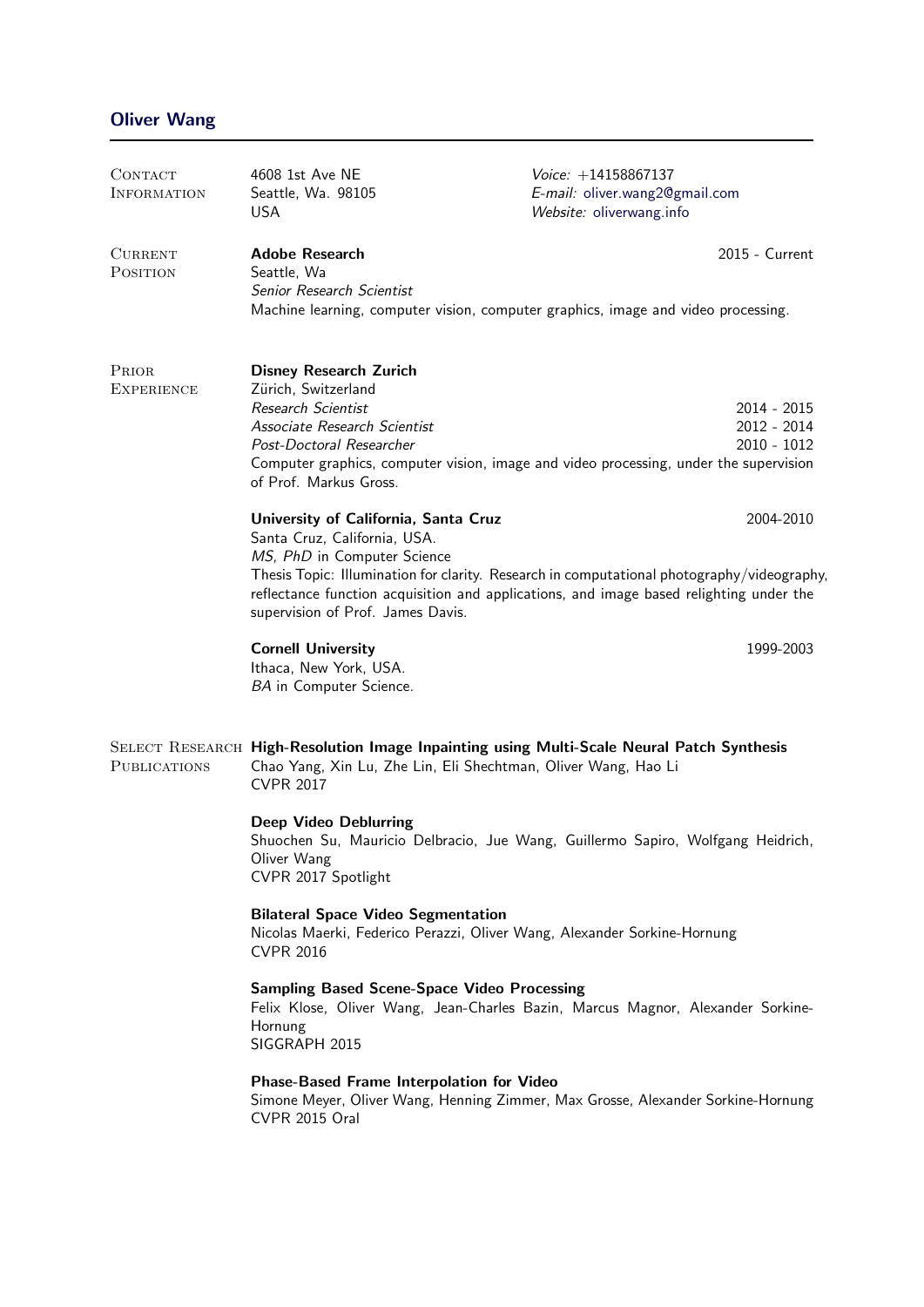|                | VideoSnapping: Interactive Synchronization of Multiple Videos<br>Oliver Wang, Christopher Schroers, Henning Zimmer, Markus Gross, Alexander Sorkine-<br>Hornung<br>ACM Trans. Graph. (SIGGRAPH) 2014 |
|----------------|------------------------------------------------------------------------------------------------------------------------------------------------------------------------------------------------------|
|                | Distinguishing Texture Edges From Object Boundaries in Video<br>Oliver Wang, Martina Dmecke, Aljoscha Smolic, Markus Gross<br>IEEE Transactions on Image Processing (TIP), 22(12). 2013              |
|                | <b>DuctTake: Spatiotemporal Video Compositing</b><br>Jan Rüegg, Oliver Wang, Aljoscha Smolic, Markus Gross<br>Computer Graphics Forum (Eurographics), 32: 2013                                       |
|                | <b>Practical Temporal Consistency for Image-Based Graphics Applications</b><br>Manuel Lang, Oliver Wang, Tunc Aydin, Aljoscha Smolic, Markus Gross<br>ACM Trans. Graph. (SIGGRAPH) 31(4) 2012        |
|                | Nonlinear Disparity Mapping for Stereoscopic 3D<br>Manuel Lang, Alexander Hornung, Oliver Wang, Stephan Poulakos, Aljoscha Smolic,<br>Markus Gross<br>ACM Trans. Graph. (SIGGRAPH) 29(3) 2010        |
| <b>PATENTS</b> | Panoramic Video from Unstructured Camera Arrays with Globally Consistent<br><b>Parallax Removal</b><br>US Patent No. 0028950 A1, 2016                                                                |
|                | Method and System for Providing and Displaying Optional Overlays<br>US Patent No. 0057488 A1, 2016                                                                                                   |
|                | <b>Practical Temporal Consistency for Video Applications</b><br>US Patent No. 9036089 B2, 2015                                                                                                       |
|                | <b>Interactive Synchronization of Multiple Videos</b><br>US Patent No. 0332096 A1, 2015                                                                                                              |
|                | Simulating Color Diffusion in a Graphical Display<br>US Patent No. 0193950 A1, 2015                                                                                                                  |
|                | <b>Spatio-Temporal Video Compositing</b><br>US Patent No. 0071612 B2, 2015                                                                                                                           |
|                | <b>Systems and Methods for Converting Video</b><br>US Patent No. 8928729 B2, 2015                                                                                                                    |
|                | Discontinuous warping for 2D-to-3D conversions<br>US Patent No. 8666146 B1, 2014                                                                                                                     |
|                | <b>Synthesizing Views Based on Image Domain Warping</b><br>US Patent No. 20,130,057,644, 2013                                                                                                        |
|                | Stereoscopic editing for video production, post-production and display adapta-<br>tion<br>EP Patent 2,323,416, 2011. US Patent No. 20,110,109,720 2011                                               |
|                | Automated Detection of Creases and/or Tears in Scanned Prints<br>US Patent No. 11/823,491. 2007                                                                                                      |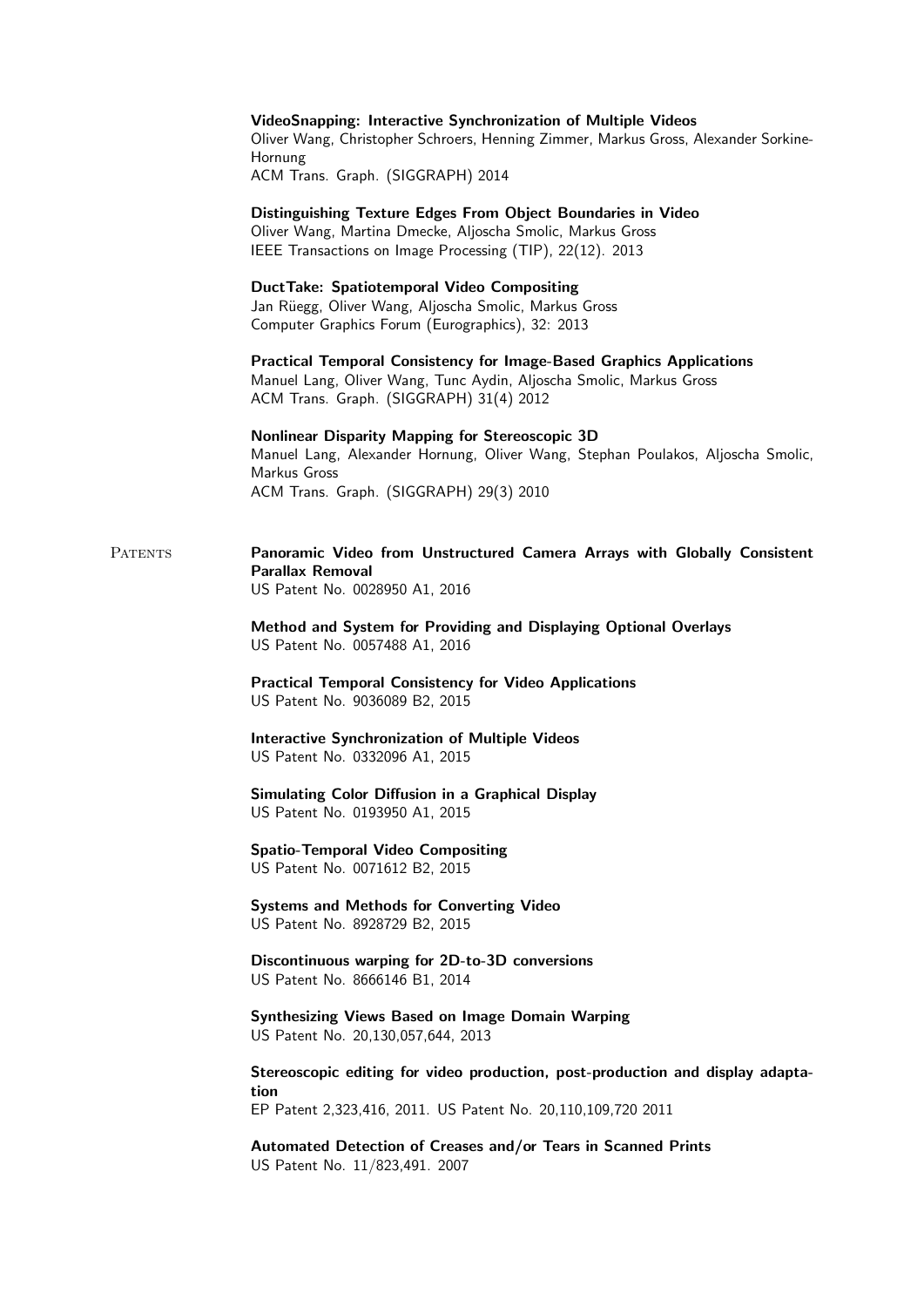| TEACHING AND<br><b>COURSES</b>      | Lecturer at ETH, 2014<br>252-0543-01L Computer Graphics (Joint assignment)<br>Gave lectures on ray tracing, sampling, light fields, and image based rendering.<br>Lecturer at ETH, 2013<br>252-0543-01L Computer Graphics (Joint assignment)<br>Gave lectures on ray tracing, rendering, global illumination, sampling and light fields.<br>Invited Lecturer at COST Training School on 3D Media, UX and Computational Archi-<br>tecture, 2012<br>Topic: Content Creation for Stereoscopic 3D and Beyond<br>Invited Course at Eurographics 2008<br>Topic: Image-Based Empirical Information Acquisition, Scientific Reliability, and Long<br>Term Digital Preservation for the Natural Sciences and Cultural Heritage<br>Authored Book Chapter in Emerging Technologies for 3D Video: Creation, Coding, |              |
|-------------------------------------|---------------------------------------------------------------------------------------------------------------------------------------------------------------------------------------------------------------------------------------------------------------------------------------------------------------------------------------------------------------------------------------------------------------------------------------------------------------------------------------------------------------------------------------------------------------------------------------------------------------------------------------------------------------------------------------------------------------------------------------------------------------------------------------------------------|--------------|
|                                     | Transmission and Rendering<br>Topic: Image-Based warping for Stereoscopic Processing                                                                                                                                                                                                                                                                                                                                                                                                                                                                                                                                                                                                                                                                                                                    |              |
| CO-ADVISED<br><b>STUDENT THESES</b> | <b>PhD Theses</b><br>Federico Perazi, Video Panoramas. 2016<br>Kaan Yucer, Visual Hulls from Unsegmented Images. 2015<br>Manuel Lang, Image Domain Warping and Propagation for Video Applications. 2014<br>Chenxi Zhang, Personal Photo Enhancement. 2013<br>Peter Kaufman, Finite Element Image Warping. 2012<br><b>Masters Theses</b><br>Simone Meyer, Phase Based Motion Interpolation and Retargeting. 2014<br>Joel Bohnes, 3D Reconstruction for Nonrigid Objects. 2014<br>Florian Angehrn, Master Camera Model Registration for Free Viewpoint Video. 2013<br>Martina Dumecke, Video-based Object Boundary Recognition. 2013<br>Nicolas Märki, Interactive Colorization for iPad. 2013<br>Christine Chen, Computational sports broadcasting: automated director assistance for                    |              |
|                                     | live sports. 2012<br>Jan Rüegg, Spatio-temporal Video Compositing. 2012<br>Daniel Saner, Combining High-speed Asynchronous Capture Devices with Traditional<br>Cameras. 2012<br>Lars Schnyder, Composition, Mixing, and Overlay in Stereo 3D. 2011                                                                                                                                                                                                                                                                                                                                                                                                                                                                                                                                                      |              |
| PROFESSIONAL<br><b>SERVICES</b>     | <b>WICED 2017 Program Committee</b><br><b>SIGGRAPH Asia 2016 Course Committee</b><br><b>SIGGRAPH 2016 Technical Papers Committee</b><br>JCGT 2015 Editorial Board<br><b>SIGGRAPH 2015 Technical Papers Committee</b><br><b>CVPR 2015</b> Program Committee<br>Eurographics 2015 Short Paper Committee<br>ICME 2013 Technical Program Committee<br><b>3DTV-CON 2012</b> Organizing Committee                                                                                                                                                                                                                                                                                                                                                                                                             |              |
| <b>MOVIE CREDITS</b>                | <b>Planes: Fire &amp; Rescue</b><br><b>Big Hero 6</b>                                                                                                                                                                                                                                                                                                                                                                                                                                                                                                                                                                                                                                                                                                                                                   | 2014<br>2014 |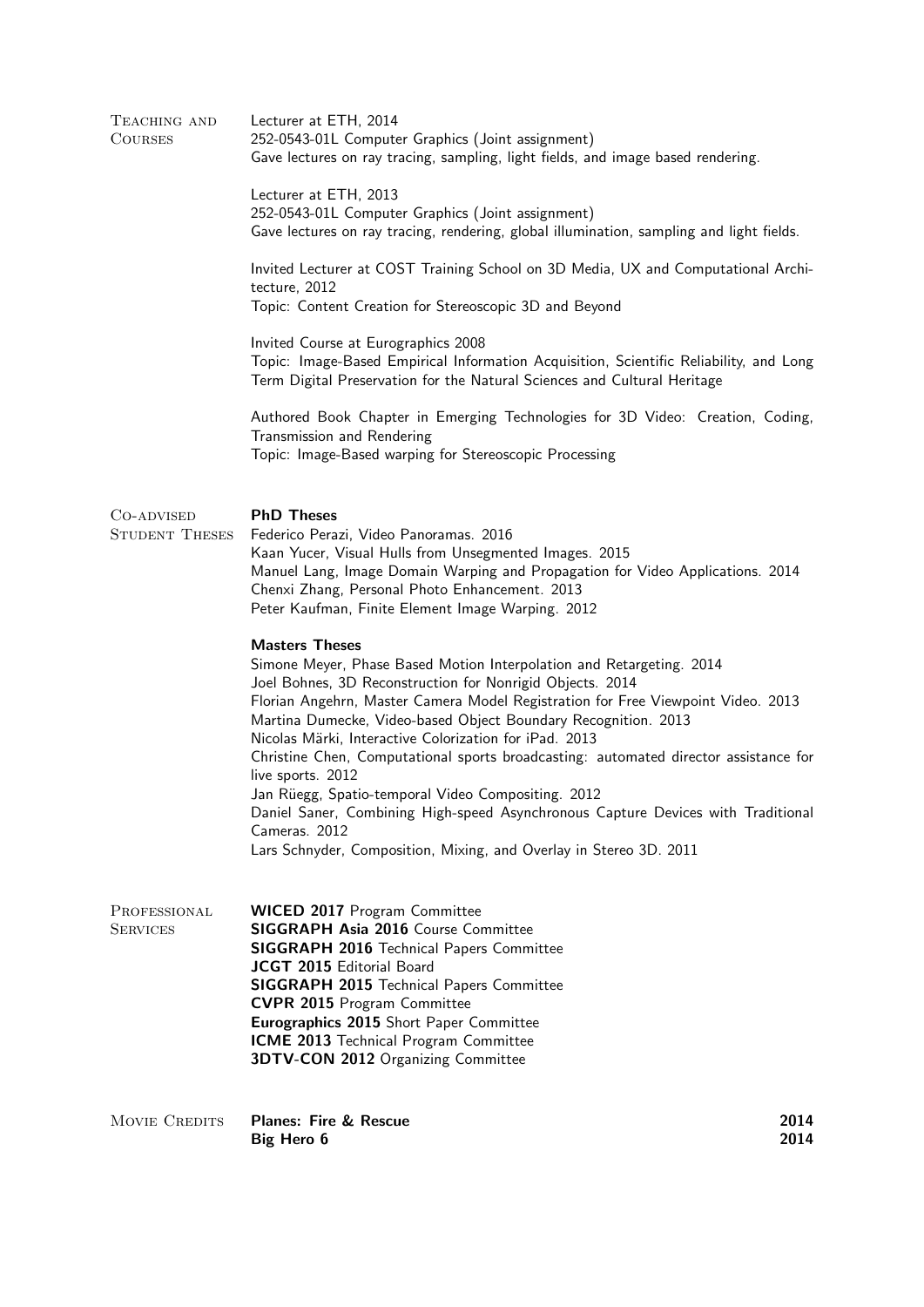| Prior<br>PROFESSIONAL<br>EXPERIENCE | Disney Research Zürich<br>Research Internship                                                                                                                                                                                                                            | 2009      |  |
|-------------------------------------|--------------------------------------------------------------------------------------------------------------------------------------------------------------------------------------------------------------------------------------------------------------------------|-----------|--|
|                                     | Max-Planck-Institut für Informatik, Saarbrücken, Germany<br>Guest researcher in the area of computational videography                                                                                                                                                    | 2008-2009 |  |
|                                     | Industrial Light and Magic, San Francisco, Ca<br>R&D Internship developing texture synthesis algorithms                                                                                                                                                                  | 2007      |  |
|                                     | Hewlett-Packard, Palo Alto, Ca<br>Research internship developing 3D scanning techniques                                                                                                                                                                                  | 2006      |  |
|                                     | UC Santa Cruz, Santa Cruz, Ca<br>Teaching assistant and grad student researcher                                                                                                                                                                                          | 2004-2010 |  |
|                                     | Stereographics, San Rafael, Ca<br>Software R&D for 3D viewing technology                                                                                                                                                                                                 | 2004      |  |
| COMPLETE<br>PUBLICATION LIST        | Shuochen Su, Mauricio Delbracio, Jue Wang, Guillermo Sapiro, Wolfgang Heidrich,<br>and Oliver Wang. Deep video deblurring for hand-held cameras. In Proceedings of<br>the IEEE Conference on Computer Vision and Pattern Recognition, pages 1279-1288,<br>2017.          |           |  |
|                                     | Christian Richardt, James Tompkin, Jordan Halsey, Aaron Hertzmann, Jonathan<br>Starck, and Oliver Wang. Video for virtual reality. In ACM SIGGRAPH 2017 Courses,<br>page 16. ACM, 2017.                                                                                  |           |  |
|                                     | Marek Dvorožňák, Pierre Bénard, Pascal Barla, Oliver Wang, and Daniel Sykora.<br>Example-based expressive animation of 2d rigid bodies. ACM Trans. Graph, 36(4):10,<br>2017.                                                                                             |           |  |
|                                     | Zhaopeng Cui, Oliver Wang, Ping Tan, and Jue Wang. Time slice video synthesis by<br>robust video alignment. ACM Transactions on Graphics (TOG), 36(4):131, 2017.                                                                                                         |           |  |
|                                     | Nicolas Bonneel, James Tompkin, Deqing Sun, Oliver Wang, Kalyan Sunkavalli, Sylvain<br>Paris, and Hanspeter Pfister. Consistent video filtering for camera arrays. In Computer<br>Graphics Forum, volume 36, pages 397-407, 2017.                                        |           |  |
|                                     | Lisa Anne Hendricks, Oliver Wang, Eli Shechtman, Josef Sivic, Trevor Darrell, and<br>Bryan Russell. Localizing moments in video with natural language. In Proceedings of<br>the IEEE Conference on Computer Vision and Pattern Recognition, pages 5803-5812,<br>2017.    |           |  |
|                                     | Gbolahan S Adesoye and Oliver Wang. Joint mobile-cloud video stabilization. In<br>Proceedings of the IEEE Conference on Computer Vision and Pattern Recognition<br>Workshops, pages 36-43, 2017.                                                                         |           |  |
|                                     | Kaan Yücer, Alexander Sorkine-Hornung, Oliver Wang, and Olga Sorkine-Hornung.<br>Efficient 3d object segmentation from densely sampled light fields with applications to<br>3d reconstruction. ACM Transactions on Graphics (TOG), 35(3):22, 2016.                       |           |  |
|                                     | Patrick Wieschollek, Oliver Wang, Alexander Sorkine-Hornung, and Hendrik Lensch.<br>Efficient large-scale approximate nearest neighbor search on the gpu. In Proceedings of<br>the IEEE Conference on Computer Vision and Pattern Recognition, pages 2027-2035,<br>2016. |           |  |
|                                     | Matthias Soler, Jean-Charles Bazin, Oliver Wang, Andreas Krause, and Alexander<br>Sorkine-Hornung. Suggesting sounds for images from video collections. In European<br>Conference on Computer Vision, pages 900-917. Springer International Publishing,<br>2016.         |           |  |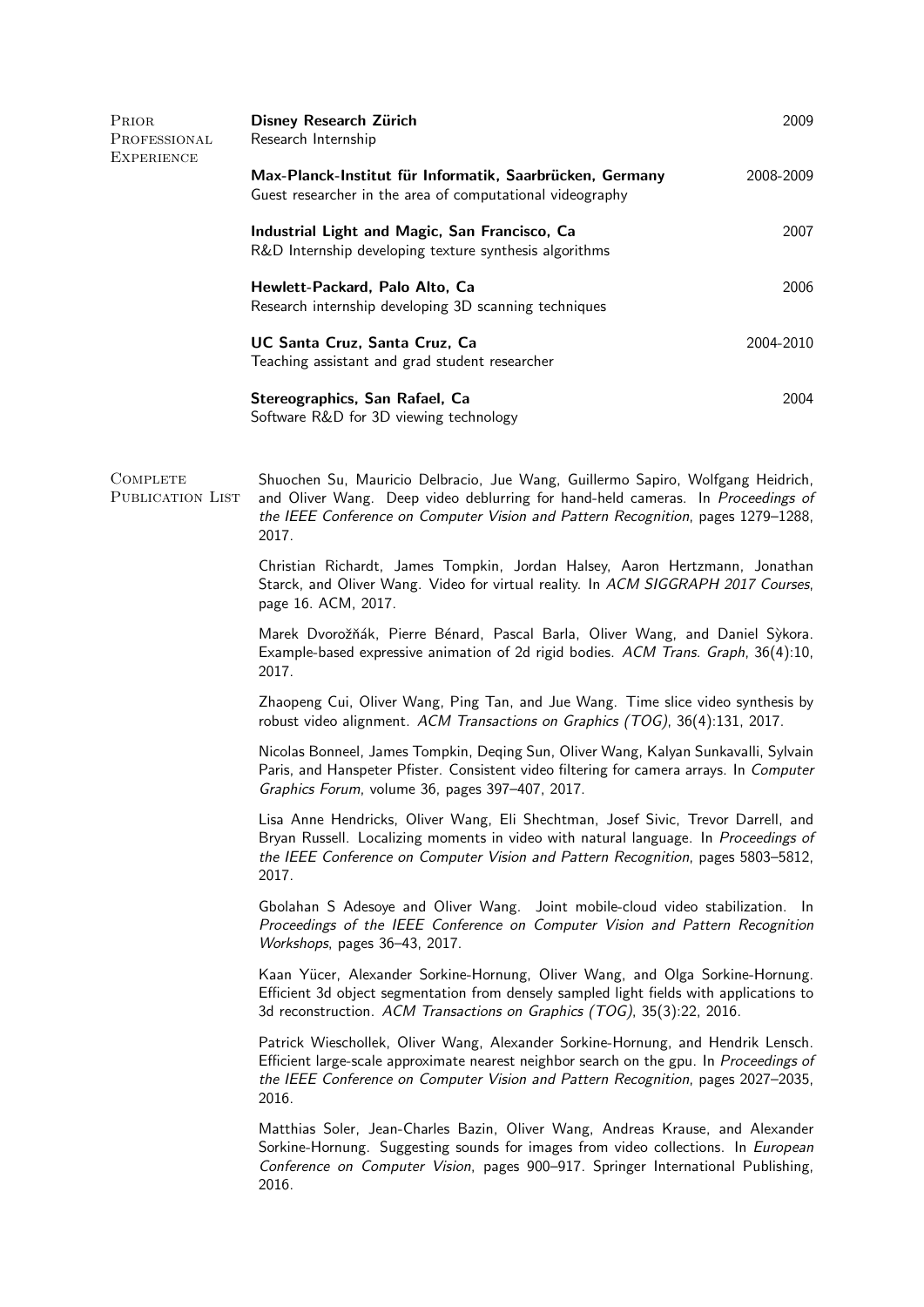Nicolas Märki, Federico Perazzi, Oliver Wang, and Alexander Sorkine-Hornung. Bilateral space video segmentation. In Proceedings of the IEEE Conference on Computer Vision and Pattern Recognition, pages 743–751, 2016.

Henning Zimmer, Fabrice Rousselle, Wenzel Jakob, Oliver Wang, David Adler, Wojciech Jarosz, Olga Sorkine-Hornung, and Alexander Sorkine-Hornung. Path-space motion estimation and decomposition for robust animation filtering. In Computer Graphics Forum, volume 34, pages 131–142, 2015.

Steven Poulakos, Rafael Monroy, Tunc Aydin, Oliver Wang, Aljoscha Smolic, and Markus Gross. A computational model for perception of stereoscopic window violations. In Quality of Multimedia Experience (QoMEX), 2015 Seventh International Workshop on, pages 1–6. IEEE, 2015.

Federico Perazzi, Alexander Sorkine-Hornung, Henning Zimmer, Oliver Wang, Scott Watson, and Markus Gross. Panoramic video from unstructured camera arrays. In Computer Graphics Forum, volume 34. Wiley Online Library, 2015.

Felix Klose, Oliver Wang, Jean-Charles Bazin, Marcus Magnor, and Alexander Sorkine-Hornung. Sampling based scene-space video processing. ACM Transactions on Graphics (TOG), 34(4):67, 2015.

Oliver Wang, Christopher Schroers, Henning Zimmer, Markus Gross, and Alexander Sorkine-Hornung. Videosnapping: Interactive synchronization of multiple videos. ACM Trans. Graph., 33(4), 2014.

Nicolas Maerki, Oliver Wang, Markus Gross, and Aljosa Smolic. ColorBrush: Animated Diffusion for Intuitive Colorization Simulating Water Painting. In International Conference on Image Processing (ICIP), 2014.

Florian Angehrn, Oliver Wang, Yagiz Aksoy, Markus Gross, and Aljosa Smolic. Master-Cam FVV: Robust Registration of Multiview Sports Video to a Static High-Resolution Master Camera for Free Viewpoint Video. In International Conference on Image Processing (ICIP), 2014.

Chenxi Zhang, Jizhou Gao, Oliver Wang, Pierre Georgel, Ruigang Yang, James Davis, Jan-Michael Frahm, and Marc Pollefeys. Personal photo enhancement using internet photo collections. IEEE Transactions on Visualization and Computer Graphics, 99:1, 2013.

Oliver Wang, Martina Dumcke, Aljoscha Smolic, and Markus Gross. Distinguishing texture edges from object boundaries in video. Image Processing, IEEE Transactions on, 22(12):5063–5070, 2013.

Nikolce Stefanoski, Oliver Wang, Manuel Lang, Pierre Greisen, Simone Heinzle, and Aljoscha Smolic. Automatic view synthesis by image-domain-warping. Image Processing, IEEE Transactions on, 22(9):3329–3341, 2013.

N. Stefanoski, C. Bal, M. Lang, O. Wang, and A. Smolic. Depth estimation and depth enhancement by diffusion of depth features. In *Image Processing (ICIP), 2013 20th* IEEE International Conference on, pages 1247–1251, Sept 2013.

Peter Kaufmann, Oliver Wang, Alexander Sorkine-Hornung, Olga Sorkine-Hornung, Aljoscha Smolic, and Markus Gross. Finite element image warping. In Computer Graphics Forum, volume 32, pages 31–39. Wiley Online Library, 2013.

Simone Croci, Aljoscha Smolic, and Oliver Wang. Dynamic time warping based 3d contours. In Vision, Modeling & Visualization, pages 229–230. The Eurographics Association, 2013.

Christine Chen, Oliver Wang, Simon Heinzle, Peter Carr, Aljoscha Smolic, and Markus Gross. Computational sports broadcasting: Automated director assistance for live sports. In Multimedia and Expo (ICME), 2013 IEEE International Conference on, pages 1–6. IEEE, 2013.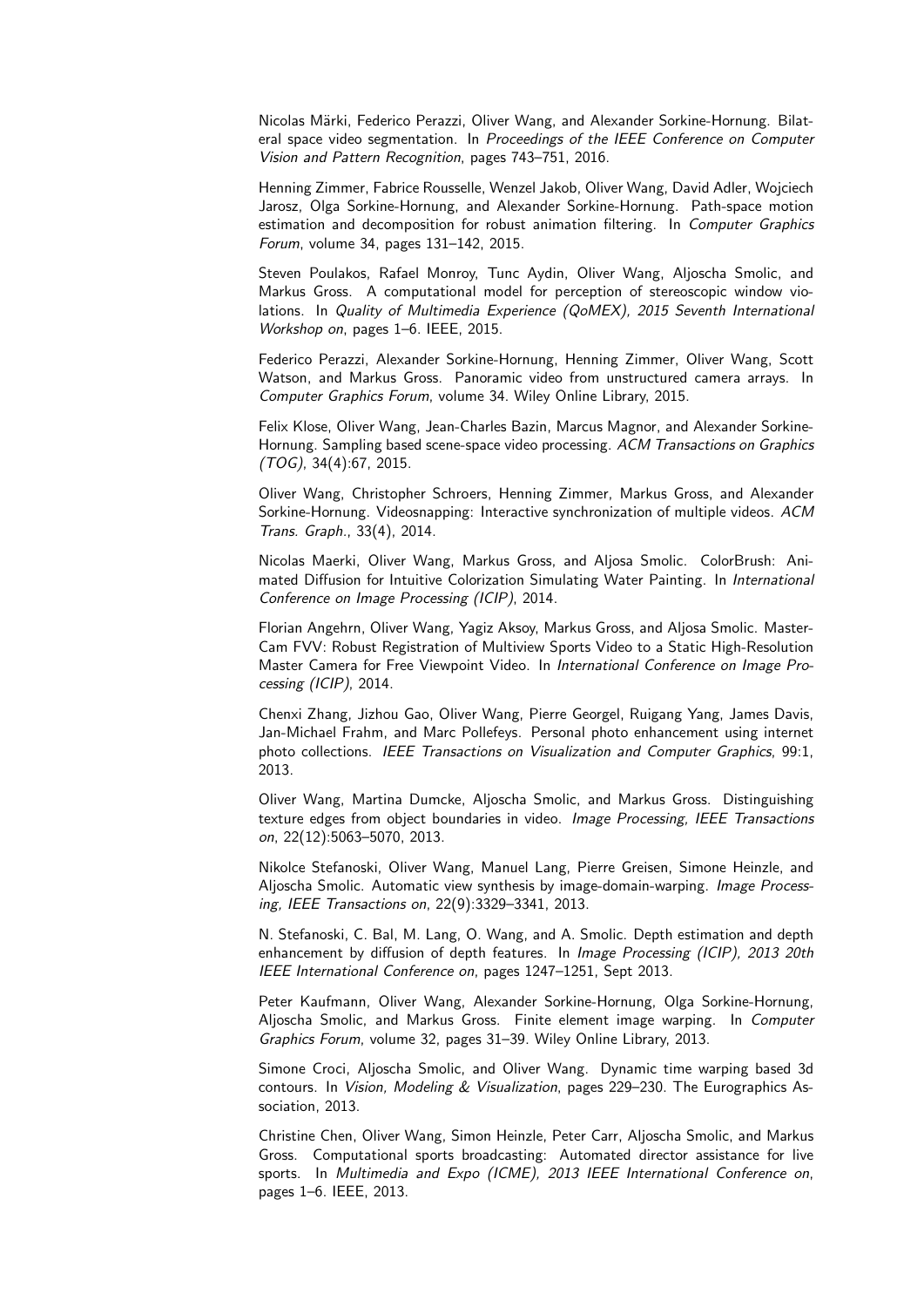Lars Schnyder, Manuel Lang, Oliver Wang, and Aljoscha Smolic. Depth image based compositing for stereo 3d. In 3DTV-Conference: The True Vision-Capture, Transmission and Display of 3D Video (3DTV-CON), 2012, pages 1–4. IEEE, 2012.

Manuel Lang, Oliver Wang, Tunc Aydin, Aljoscha Smolic, and Markus Gross. Practical temporal consistency for image-based graphics applications. ACM Transactions on Graphics (TOG), 31(4):34, 2012.

Oliver Wang, Manuel Lang, M Frei, Alexander Hornung, Aljoscha Smolic, and M Gross. Stereobrush: interactive 2d to 3d conversion using discontinuous warps. In Proceedings of the Eighth Eurographics Symposium on Sketch-Based Interfaces and Modeling, pages 47–54. ACM, 2011.

Oliver Wang and James Davis. Gradient domain hdr compositing. In ACM SIGGRAPH 2011 Posters, page 34. ACM, 2011.

Aljoscha Smolic, Steven Poulakos, Simone Heinzle, Pierre Greisen, Manuel Lang, Alexander Hornung, Miquel Farre, Nikolce Stefanoski, Oliver Wang, and Lars Schnyder. Disparity-aware stereo 3d production tools. In Visual Media Production (CVMP), 2011 Conference for, pages 165–173. IEEE, 2011.

Lars Schnyder, Oliver Wang, and Aljoscha Smolic. 2d to 3d conversion of sports content using panoramas. In Image Processing (ICIP), 2011 18th IEEE International Conference on, pages 1961–1964. IEEE, 2011.

Miquel Farre, Oliver Wang, Manuel Lang, Nikolce Stefanoski, Alexander Hornung, and Aljoscha Smolic. Automatic content creation for multiview autostereoscopic displays using image domain warping. In Multimedia and Expo (ICME), 2011 IEEE International Conference on, pages 1–6. IEEE, 2011.

Oliver Wang, Martin Fuchs, Christian Fuchs, James Davis, H-P Seidel, and Hendrik PA Lensch. A context-aware light source. In Computational Photography (ICCP), 2010 IEEE International Conference on, pages 1–8. IEEE, 2010.

Manuel Lang, Alexander Hornung, Oliver Wang, Steven Poulakos, Aljoscha Smolic, and Markus Gross. Nonlinear disparity mapping for stereoscopic 3d. ACM Transactions on Graphics (TOG), 29(4):75, 2010.

Martin Fuchs, Tongbo Chen, Oliver Wang, Ramesh Raskar, Hans-Peter Seidel, and Hendrik Lensch. Real-time temporal shaping of high-speed video streams. Computers & Graphics, 34(5):575–584, 2010.

Oliver Wang, Prabath Gunawardane, Steve Scher, and James Davis. Material classification using brdf slices. In Computer Vision and Pattern Recognition, 2009. CVPR 2009. IEEE Conference on, pages 2805–2811. IEEE, 2009.

Ruggero Pintus, Thomas Malzbender, Oliver Wang, Ruth Bergman, Hila Nachlieli, and Gitit Ruckenstein. Photo repair and 3d structure from flatbed scanners. In VISAPP (1), pages 40–50, 2009.

Prabath Gunawardane, Oliver Wang, Steven Scher, Ian Rickards, James Davis, and Tom Malzbender. Optimized image sampling for view and light interpolation. In Proceedings on Virtual Reality, Archaeology and Cultural Heritage, pages 93–100. Eurographics Association, 2009.

Martin Fuchs, Tongbo Chen, Oliver Wang, Ramesh Raskar, Hans-Peter Seidel, and Hendrik PA Lensch. A shaped temporal filter camera. 2009.

Oliver Wang, James Davis, Erika Chuang, Ian Rickard, Krystle De Mesa, and Chirag Dave. Video relighting using infrared illumination. In Computer Graphics Forum, volume 27, pages 271–279. Wiley Online Library, 2008.